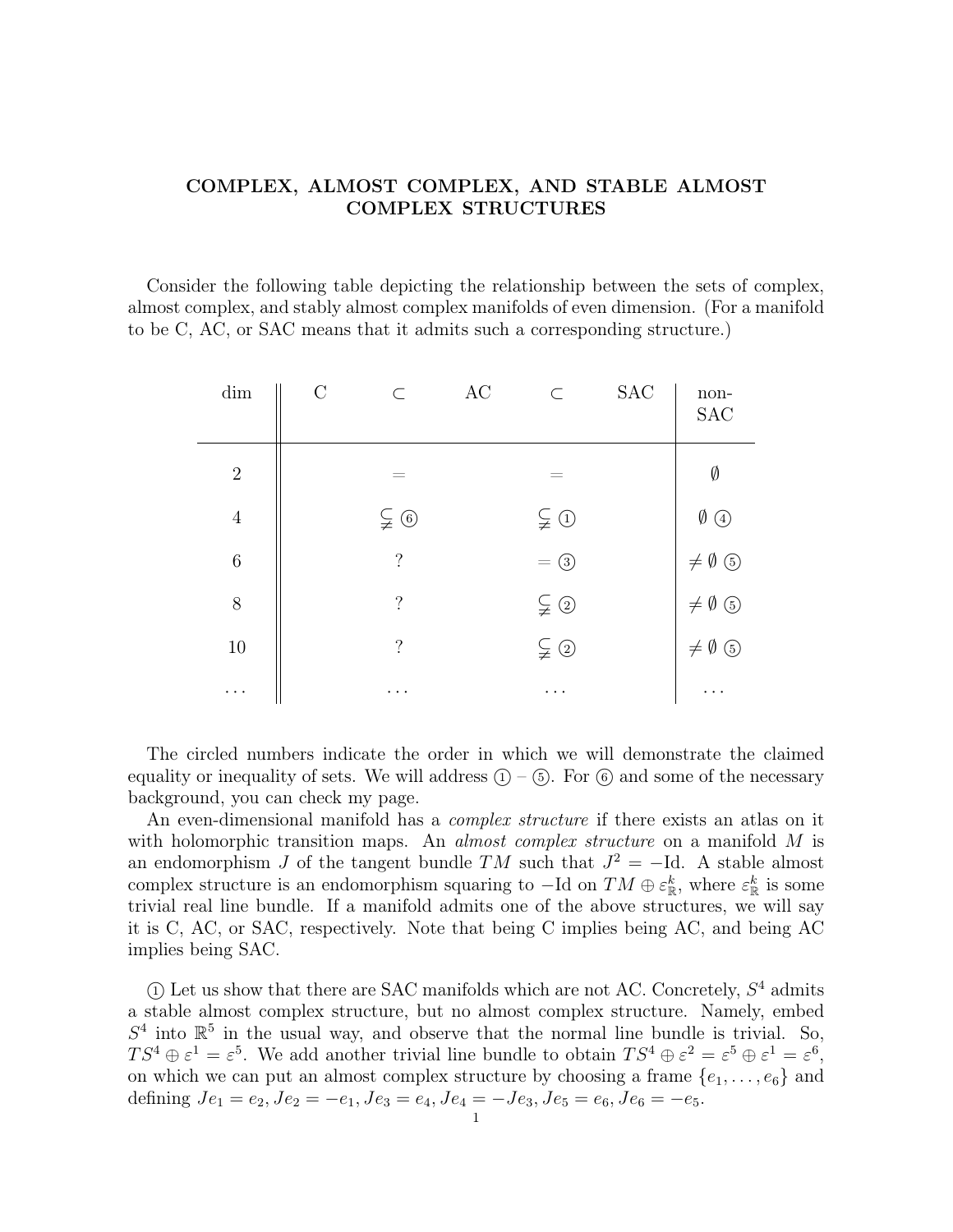## 2 COMPLEX, ALMOST COMPLEX, AND STABLE ALMOST COMPLEX STRUCTURES

Now let us show that  $S<sup>4</sup>$  admits no almost complex structure. If it did, we could consider the Chern classes corresponding to some J. From the general relation

$$
(1-p_1+p_2-\cdots)=(1-c_1+c_2-\cdots)\cdot(1+c_1+c_2+\cdots)
$$

between the Pontryagin and Chern classes of an AC manifold, we conclude

$$
p_1(TS^4) = c_1(TS^4, J)^2 - 2c_2(TS^4, J).
$$

(The Pontryagin classes do not depend on the almost complex structure like the Chern classes do.) From the Hirzebruch signature formula, we know that  $\int_{S^4} p_1(TS^4) = 3 \cdot \sigma(S^4)$ , where  $\sigma(S^4)$  is the signature. Since  $S^4$  has no middle cohomology,  $\sigma(S^4) = 0$ . Combining all this, we conclude

$$
\int_{S^4} c_1(TS^4, J)^2 - 2 \int_{S^4} c_2(TS^4, J) = 0.
$$

From the construction of the Chern classes, it holds in general that the integral of the top Chern class is equal to the Euler characteristic of the manifold considered. So,  $\int_{S^4} c_2(TS^4, J) = 2$ . So we conclude  $\int_{S^4} c_1(TS^4, J)^2 = 4$ . However,  $c_1$  lives in  $H^2(S^4, \mathbb{Z})$ , which is empty, so this equation cannot be satisfied. So,  $S<sup>4</sup>$  cannot be AC.

 $(2)$  We show that for dimensions  $8, 10, 12, \ldots$  there are SAC manifolds that are not AC. Again, these will be spheres  $S<sup>n</sup>$  as above. The same consideration shows that all the spheres are SAC. To show that these spheres are not AC using the above method gets messy (and is only applicable in dimensions  $4n$ ) though, so we take another approach.

Denote by  $BU(n)$  the classifying space of the unitary group  $U(n)$ . (Isomorphism classes of complex rank n vector bundles over a closed manifold  $M$  are in bijective correspondence with  $[M, BU(n)]$ , i.e. homotopy classes of maps from M to  $BU(n)$ . The space  $BU(n)$  can be realized concretely as the Grassmannian of *n*-planes in  $\mathbb{C}^{\infty}$ .) To say that a manifold  $M^{2n}$  is AC is to say that the map  $M \stackrel{f}{\rightarrow} BSO(2n)$  classifying the tangent bundle TM lifts to a map to  $BU(n)$ . That is, we have the commutative diagram



We can consider the union of all such Grassmannians  $BU(k)$ , and obtain the classifying space of the stable unitary group, BU. The inclusion  $U(n) \hookrightarrow U$  induces a map on classifying spaces  $BU(n) \to BU$ . Bott showed that the sequence of homotopy groups  $\pi_*$ of  $BU$  is  $0, \mathbb{Z}, 0, \mathbb{Z}, 0, \mathbb{Z}, 0, \ldots$  (starting at  $\pi_1(BU)$ ). So, for even spheres,  $[S^{2k}, BU] = \mathbb{Z}$ . Take a map  $\phi$  that corresponds to  $1 \in \mathbb{Z}$  in this homotopy group  $\pi_{2k}(BU)$ . Bott also showed that  $\phi^*(c_k) = (k-1)! \cdot \iota$ , where  $c_k \in H^{2k}(BU, \mathbb{Z})$  is the universal k-th Chern class, and  $\iota$  denotes the generator for  $H^{2k}(S^{2k}, \mathbb{Z})$  such that  $\int_{S^4} \iota = 1$ .

Now suppose  $S^{2k}$  had an almost complex structure, for  $k \geq 4$ . We would then have a classifying map f for its tangent bundle, from  $S^{2k}$  to  $BU(k)$ . Following this map by the map  $BU(k) \to BU$  induced by inclusion, we obtain a map  $S^{2k} \to BU$  (let us denote this map by f as well). The map f represents some multiple of the generator  $\phi \in [S^{2k}, BU]$ , so we obtain  $f^*(c_k) = m \cdot (k-1)! \cdot \iota$ , where m denotes the integer that f corresponds to in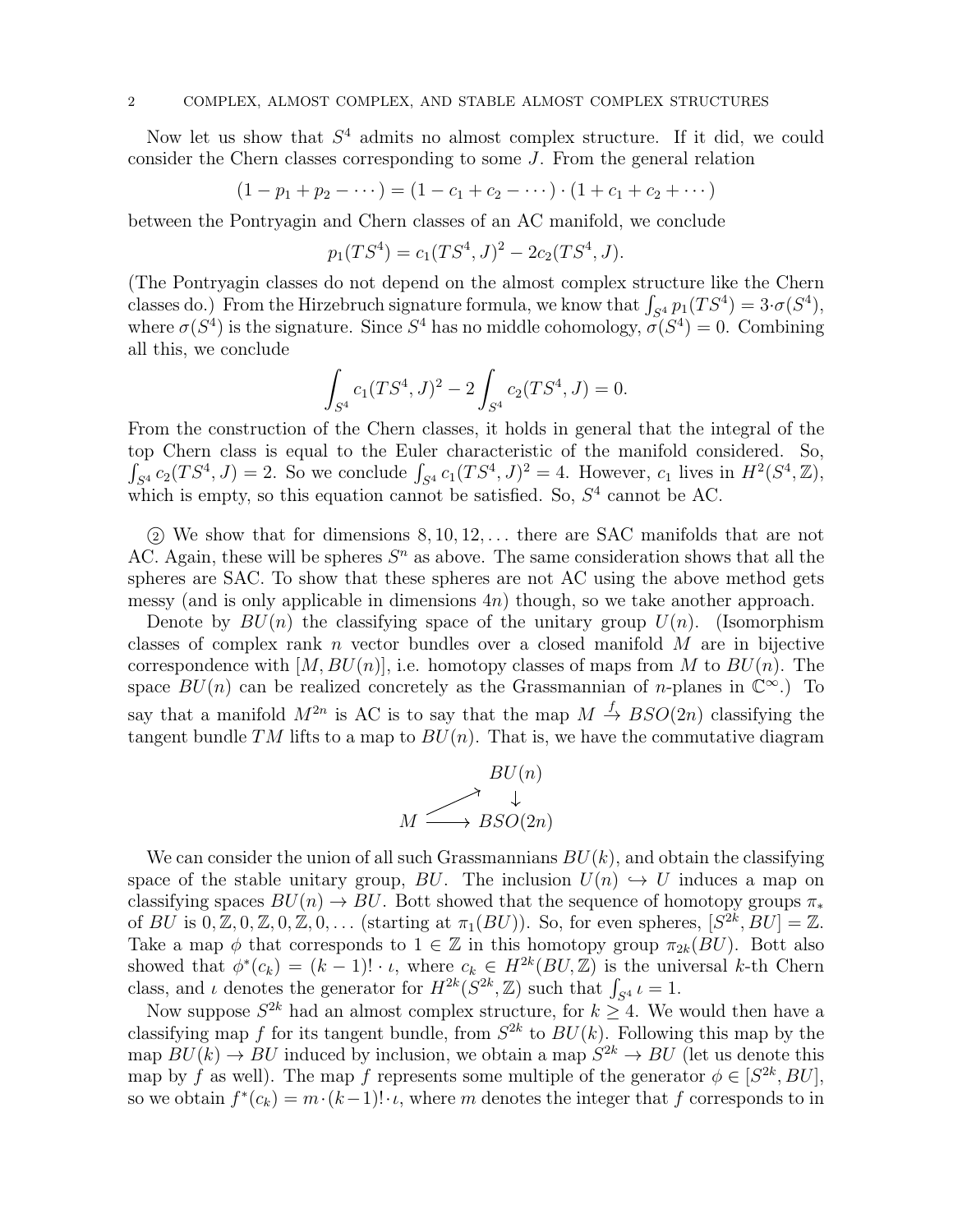the homotopy group. Now, since f is the classifying map for the tangent bundle,  $f^*(c_k)$ is the top Chern class of this almost complex structure on  $S^{2k}$ . Therefore integrating it over the fundamental class  $[S^4]$  should give us 2. On the other hand, since  $\int_{S^4} u = 1$ , and  $f^*(c_k) = m \cdot (k-1)! \cdot \iota$ , we conclude  $m \cdot (k-1)! = 2$ , which cannot be, since  $(k-1)!$  is at least 6.

 $\Im$  Note that the argument used above does not work to conclude that  $S^6$  is not AC. The six-sphere is in fact one of only two spheres (the other being  $S<sup>2</sup>$ ) to admit an almost complex structure. Let us describe one such structure.

Think of  $S^6$  as sphere of imaginary octonions of unit length, sitting inside the sphere  $S^7$ of unit octonions. We can think of  $S^6$  as being those unit octonions that are orthogonal to the element 1 (with respect to the standard inner product on  $\mathbb{O} = \mathbb{R}^8$ ). Now, take a unit imaginary octonion  $q \in S^6$ , and consider the tangent space to  $S^6$  at this point. We can identify the tangent space with those quaternions that are orthogonal to both 1 and  $q$ . On this tangent space, define  $J_q$  to be multiplication from the left by q. Since multiplication by q is an orthogonal transformation,  $(qx, 1) = 0$  and  $(qx, q) = (x, 1) = 0$ , so this is a well-defined operation on the tangent space. This defines a global endomorphism squaring to  $-Id$ .

It is an open problem to determine whether  $S^6$  is C. In fact, there are no known examples of manifolds in dimension 6 or greater that are AC but not C.

It turns out that all SAC 6-manifolds are AC. A standard result tells us that an orientable 6-manifold M is AC if and only if the second Stiefel-Whitney class  $w_2(TM) \in$  $H^2(M, \mathbb{Z}_2)$  has an integral lift (i.e. there is a class  $c \in H^2(M\mathbb{Z})$  such that its mod 2 reduction is  $w_2$ ). Suppose M is only SAC. Then  $TM \oplus \varepsilon^k$  has an almost complex structure, so we can consider  $c_1(TM \oplus \varepsilon^k)$ . The mod 2 reduction of a Chern class is the corresponding Stiefel-Whitney class in that degree. So,  $w_2(TM \oplus \varepsilon^k) = c_1(TM \oplus \varepsilon^k)$  $\varepsilon^k$ ). The Stiefel-Whitney classes are unchanged under sums with trivial bundles, so we have  $w_2(TM \oplus \varepsilon^k) = w_2(TM)$ . So, we have found an integral lift of  $w_2(TM)$ , namely  $c_1(TM \oplus \varepsilon^k)$ , and therefore M is AC.

 <sup>4</sup> All orientable 4-manifolds are SAC. Indeed, to be SAC means that there is a lift to BU of the stabilized classifying map from the manifold X to BSO.



The (homotopy) fiber of the map  $BU \rightarrow BSO$  (which is induced by inclusion) is the quotient  $SO/U$ . The obstructions to lifting the classifying map  $X \stackrel{f}{\rightarrow} BSO$  to a map  $X \stackrel{\tilde{f}}{\rightarrow} BU$  are in  $H^*(X, \pi_{*-1}(SO/U))$ . To compute  $\pi_{*-1}(SO/U)$ , we use the fact that, by Bott,  $O/U$  is homotopy equivalent to  $\Omega O$ . By Bott periodicity,

$$
\pi_*(O) = \mathbb{Z}_2, \mathbb{Z}_2, 0, \mathbb{Z}, 0, 0, 0, \mathbb{Z}, \mathbb{Z}_2, \mathbb{Z}_2, 0, \mathbb{Z}, 0, 0, 0, \mathbb{Z}, \dots
$$

(starting at  $\pi_0(O)$ . So,  $\Omega O$  (meaning in fact the loop space of a connected component of O) has homotopy groups  $\mathbb{Z}_2, 0, \mathbb{Z}, 0, 0, 0, \mathbb{Z}, \mathbb{Z}_2, \mathbb{Z}_2, 0, \mathbb{Z}, 0, 0, 0, \mathbb{Z}, \ldots$  (just a shift left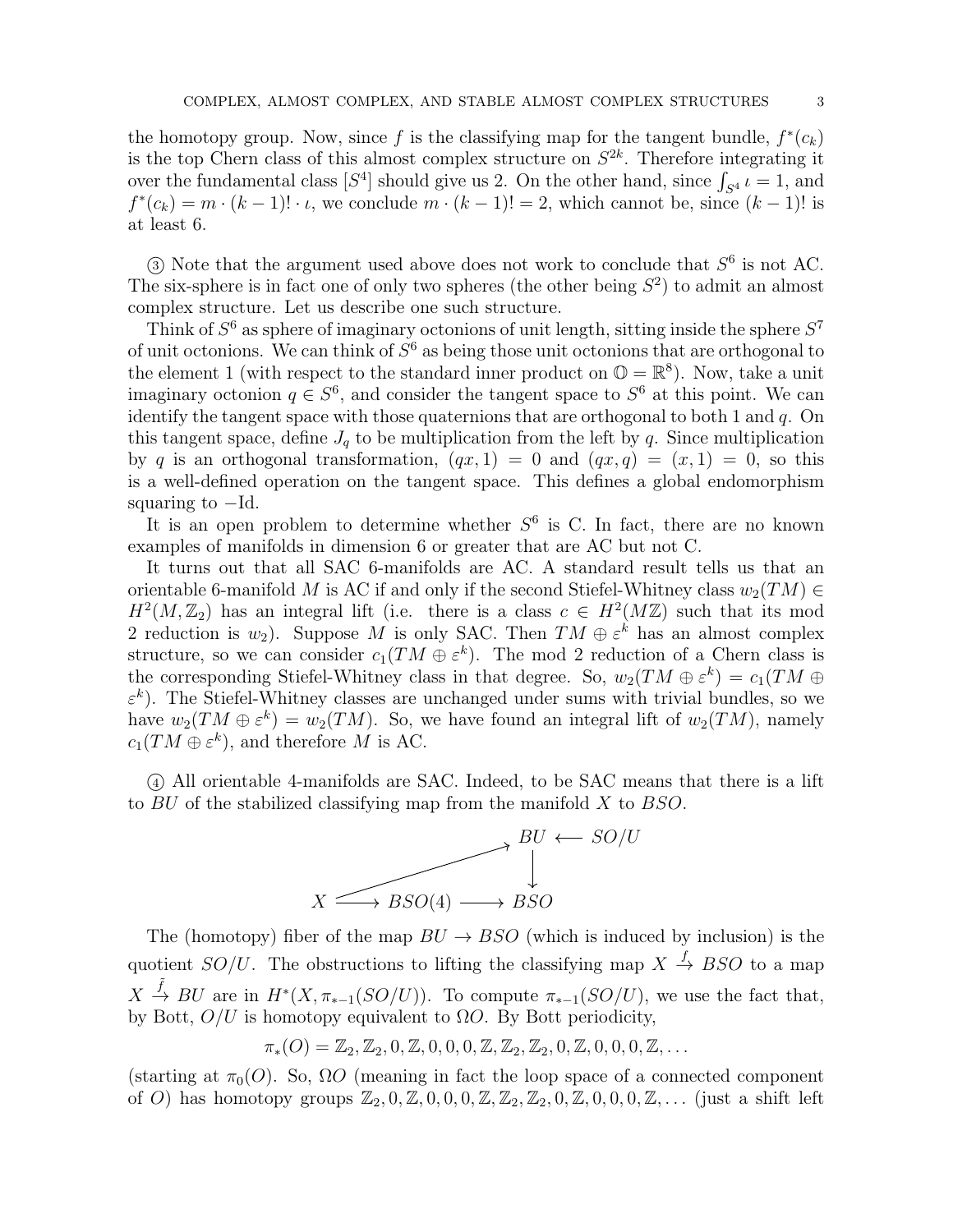by one from those of O). Now,  $SO/U$  is connected since SO is, so we have, starting at  $\pi_0(SO/U)$ ,

 $\pi_*(SO/U) = 0, 0, \mathbb{Z}, 0, 0, 0, \mathbb{Z}, \mathbb{Z}_2, \mathbb{Z}_2, 0, \mathbb{Z}, 0, 0, 0, \mathbb{Z}, \ldots$ 

Since we are taking  $X$  to be a 4-manifold, all cohomology above degree 4 vanishes. So we see that in fact the only obstruction to lifting the classifying map to BU lies in  $H^3(X, \pi_2(SO/U)) = H^3(X, \mathbb{Z})$ . This obstruction is the third integral Stiefel-Whitney class W<sub>3</sub>. This class vanishes (and so X is SAC) if and only if  $w_2(TX)$  has an integral lift.

Indeed, from the short exact sequence of groups  $0 \to \mathbb{Z} \stackrel{2}{\to} \mathbb{Z} \to \mathbb{Z}_2 \to 0$ , we obtain a long exact sequence in cohomology, part of which is

 $\cdots \to H^1(X,\mathbb{Z}_2) \stackrel{\beta}{\to} H^2(X,\mathbb{Z}) \stackrel{2}{\to} H^2(X,\mathbb{Z}) \stackrel{\text{mod }2}{\to} H^2(X,\mathbb{Z}_2) \stackrel{\beta}{\to} H^3(X,\mathbb{Z}) \stackrel{2}{\to} \cdots$ 

The integral third Stiefel-Whitney class  $W_3 \in H^3(X, \mathbb{Z})$  can be defined to be  $\beta(w_2)$ . By exactness of the sequence, this is zero if and only if  $w_2$  is in the image of the mod 2 map, i.e. if and only if  $w_2$  has an integral lift. Requiring that  $w_2$  has an integral lift is one way of saying that the manifold we are considering is  $spin<sup>c</sup>$ .

## **Lemma 0.1.** An orientable closed  $\downarrow$ -manifold is spin<sup>c</sup> (i.e.  $w_2$  has an integral lift).

*Proof.* Denote by r the mod 2 reduction map  $H^2(M, \mathbb{Z}) \stackrel{r}{\rightarrow} H^2(M, \mathbb{Z}_2)$ , and denote by  $T^i$ the torsion in  $H^{i}(M,\mathbb{Z})$ . Note that on the  $\mathbb{Z}_2$  -vector space  $H^{2}(M,\mathbb{Z}_2)$ , every element x determines a functional  $\hat{x}$  by setting  $\hat{x}(y) = x \cup y$  (where we interpret  $x \cup y \in H^4(M, \mathbb{Z}_2)$ as 0 or 1). Making no distinction between an element  $x$  and its associated functional, we will show that the annihilator of  $r(T^2)$  is precisely  $r(H^2(M, \mathbb{Z}))$ , i.e. those elements with integral lifts. With the observation that  $w_2$  annihilates all of  $r(T^2)$ , we will conclude that  $w_2$  has an integral lift.

First, let us observe that  $w_2$  annihilates  $r(T^2)$ . Take  $x \in r(T^2)$  and consider  $x \cup w_2$ . By considerations involing the Wu formula and Steenrod squares, it follows that on an orientable 4-manifold,  $x \cup w_2 = x^2$ . Since x is the mod 2 reduction of a torsion integral class  $\tilde{x}$ , we can obtain  $x^2$  by taking the mod 2 reduction of  $\tilde{x}^2$ . But  $\tilde{x}^2$  is a torsion element in the free group  $H^4(M, \mathbb{Z})$ , therefore  $\tilde{x}^2 = 0$  and so  $x^2 = 0$ .

Now we show that the annihilator of  $r(T^2)$  is  $r(H^2(M, \mathbb{Z}))$ . The group  $r(H^2(M, \mathbb{Z}))$ is certainly contained in the annihilator of  $r(T^2)$ , since for any  $x \in r(H^2(M,\mathbb{Z}))$  and  $y \in r(T^2)$ , we can take integral lifts  $\tilde{x}$  and  $\tilde{y}$ , observe that  $\tilde{x} \cup \tilde{y}$  is torsion in  $H^4(M, \mathbb{Z})$ and hence 0, and reduce mod 2 to conclude  $x \cup y = 0$ . To show that the annihilator of  $r(T^2)$  is in fact equal to  $r(H^2(M,\mathbb{Z}))$ , we show that it has the right dimension, i.e.

we show that  $\dim H^2(M, \mathbb{Z}_2) - \dim r(T^2) = \dim r(H^2(M, \mathbb{Z}))$ .

Denote by  $b_i$  the rank of  $H^i(M, \mathbb{Z})$ , i.e. the number of  $\mathbb Z$  summands, and denote by  $c_i$ the number of summands of one of the types  $\mathbb{Z}_2, \mathbb{Z}_4, \mathbb{Z}_8, \ldots$  in  $T^i$ .

Consider the following stretch of long exact sequence corresponding to the short exact sequence of coefficients,

$$
\cdots \to H^2(X,\mathbb{Z}) \xrightarrow{r} H^2(X,\mathbb{Z}_2) \xrightarrow{\beta} H^3(X,\mathbb{Z}) \xrightarrow{2} H^3(M,\mathbb{Z}) \to \cdots
$$

Observe that r will convert the  $\mathbb Z$  factors in  $H^2$  into  $\mathbb Z_2$ 's, it will convert  $\mathbb Z_{2^k}$ 's into  $\mathbb Z_2$ 's, and it will convert everything else into 0. So, dim  $r(H^2) = b_2 + c_2$ , and dim  $r(T^2) = c_2$ . To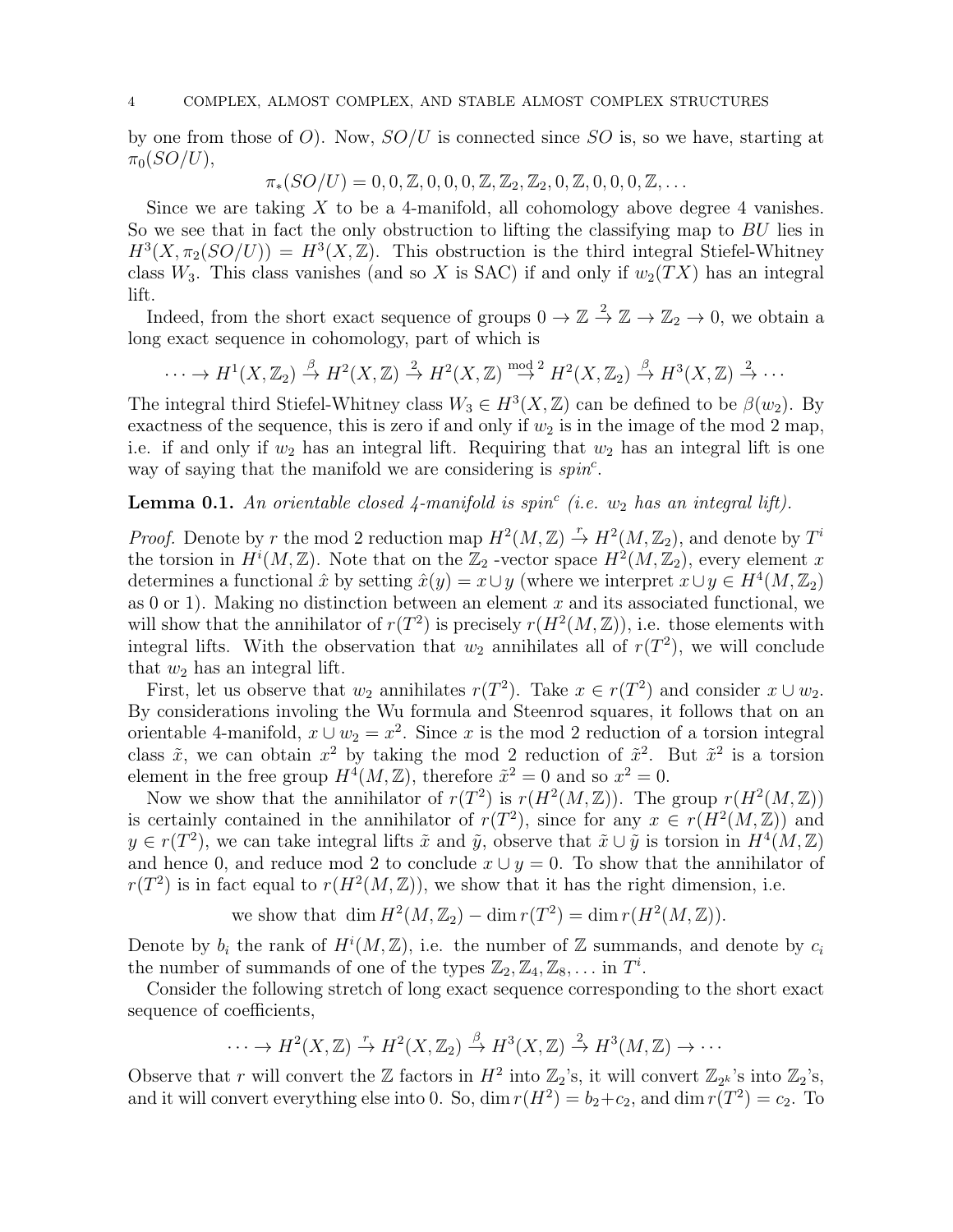figure out the total dimension of  $H^2(M, \mathbb{Z}_2)$ , we consider  $H^2(M, \mathbb{Z}_2)/\text{image}(r)$ , which is by exactness equal to  $H^2(M, \mathbb{Z}_2) / \text{ker}(\beta) = \text{image}(\beta) = \text{ker}(\cdot 2)$ . This last kernel obtains one dimension for every  $\mathbb{Z}_{2^k}$  factor in  $H^3(M,\mathbb{Z})$  (since  $\mathbb{Z}_{2^{k-1}}\subset \mathbb{Z}_{2^k}$  will be sent to zero under multiplication by two), so we conclude that  $\ker(\cdot, 2)$  has dimension  $c_3$ . Therefore  $H^2(M, \mathbb{Z}_2)$  has dimension

$$
\dim H^{2}(M, \mathbb{Z}_{2}) = \dim \text{image}(r) + \dim H^{2}(M, \mathbb{Z}_{2}) / \text{image}(r) = b_{2} + c_{2} + c_{3}.
$$

So, dim  $H^2(M, \mathbb{Z}_2) - \dim r(T^2) = b_2 + c_2 + c_3 - c_2 = b_2 + c_3$ . On the other hand,  $\dim r(H^2(M,\mathbb{Z})) = b_2 + c_2$ . Since by Poincaré duality we have that the torsion in  $H^2(M,\mathbb{Z})$  is the torsion in  $H_2(M,\mathbb{Z})$ , which by the universal coefficient theorem is the torsion in  $H^3(M, \mathbb{Z})$ , we conclude that  $c_2 = c_3$  and we have the desired equality of dimensions.

So, every 4-manifold is spin<sup>c</sup>, and so the only obstruction to being SAC (i.e. having an integral lift for  $w_2$ ) vanishes. Therefore, every orientable 4-manifold is SAC.

 <sup>5</sup> Every orientable 2-manifold is C, so in particular it is SAC, and as we just saw, every orientable 4-manifold is SAC. In dimensions 6 and greater, there are manifolds that are not SAC. We will construct an example in each dimension by crossing one particular manifold with spheres of the appropriate dimension.

The particular manifold we consider is the Wu manifold  $W = SU(3)/SO(3)$ , obtained by embedding a  $3 \times 3$  orthogonal matrix with determinant 1 into  $SU(3)$  by just reinterpreting the coefficients to be complex instead of real, and taking the quotient. Our examples of non-SAC manifolds will be  $W \times S^k$  for varying k. First let us consider some properties of the Wu manifold.

The inclusion  $SO(3) \hookrightarrow SU(3)$  induces a map on classifying spaces  $BSO(3) \rightarrow BU(3)$ whose (homotopy) fiber is  $SU(3)/SO(3)$ . That is, we have the fibration

$$
SU(3)/SO(3) \longrightarrow BSO(3)
$$
  
\n
$$
\downarrow
$$
  
\n
$$
BSU(3)
$$

Consider the long exact sequence in homotopy groups for this fibration,

$$
\cdots \to \pi_3 BSU(3) \to \pi_2 W \to \pi_2 BSO(3) \to \pi_2 BSU(3) \to \pi_1 W \to \pi_1 BSO(3) \to \cdots
$$

The homotopy groups of the classifying space  $BG$  of a group  $G$  are just the homotopy groups of G shifted to the right by one. So, for example,  $\pi_3 BSU(3) = \pi_2 SU(3)$ , and  $\pi_2SU(3)$  is already in the range where Bott periodicity applies, i.e.  $\pi_2SU(3) = \pi_2SU = 0$ (the groups SU and U have the same higher homotopy groups, since the second is just an extension of the first by a circle group). We also have  $\pi_2 BSU(3) = \pi_1 SU(3) = 0$ , and  $\pi_1 BSO(3) = \pi_0 SO(3) = 0$ . So, our long exact sequence actually looks like this:

$$
\cdots \to 0 \to \pi_2 W \to \pi_2 BSO(3) \to 0 \to \pi_1 W \to 0 \to \cdots
$$

By exactness, we conclude  $\pi_1 W = 0$  and  $\pi_2 W = \pi_2 BSO(3) = \pi_1 SO(3) = \pi_1 \mathbb{R}P^3 = \mathbb{Z}_2$ . By the Hurewicz theorem we conclude that  $H_1(W, \mathbb{Z}) = 0$  and  $H_2(W, \mathbb{Z}) = \mathbb{Z}_2$ . From the universal coefficient theorem we obtain  $H^1(W, \mathbb{Z}) = 0$  and  $H^2(W, \mathbb{Z}) = 0$ . Now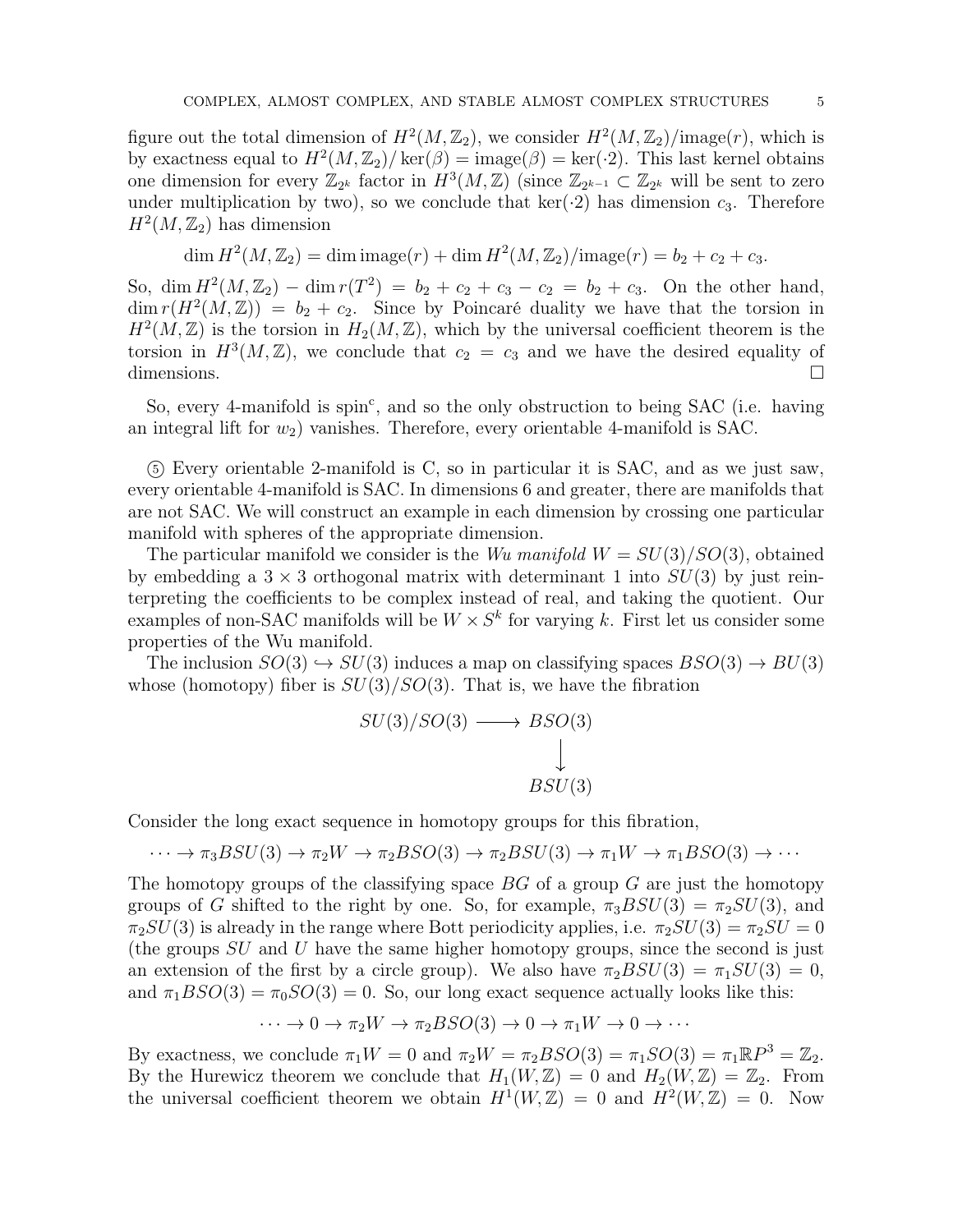Poincaré duality gives us  $H^3(W, \mathbb{Z}) = \mathbb{Z}_2$ ,  $H^4(W, \mathbb{Z}) = 0$ ,  $H^5(W, \mathbb{Z}) = \mathbb{Z}$ , and again by the universal coefficient theorem we conclude  $H_3(W, \mathbb{Z}) = 0, H_4(W, \mathbb{Z}) = 0, H_5(W, \mathbb{Z}) = \mathbb{Z}$ . Yet again by the universal coefficient theorem, now for  $\mathbb{Z}_2$  coefficients, we conclude that  $H^*(W, \mathbb{Z}_2) = \mathbb{Z}_2, 0, \mathbb{Z}_2, \mathbb{Z}_2, 0, \mathbb{Z}_2.$ 

Now, let us argue that W is not spin<sup>c</sup>, and therefore not SAC. If  $w_2$  had an integral lift, this integral lift would have to be 0, since  $H^2(W, \mathbb{Z}) = 0$ . So, if W was spin<sup>c</sup>, we would have  $w_2 = 0$ , i.e. that W is spin. We can appeal to the fact that W is non-trivial in the fifth oriented cobordism group to conclude that  $W$  cannot be spin, but let us argue more directly.

A result of Smale tells us that we can write a cellular decomposition of W with as many k-cells as the rank of k-chains in a chain complex which computes the same integral homology as that of W. So, in our example, since  $H_*(W, \mathbb{Z}) = \mathbb{Z}, 0, \mathbb{Z}_2, 0, 0, \mathbb{Z}$ , we conclude that we can write  $W$  as a 0-cell, 2-cell, 3-cell, and 5-cell, corresponding to the chain complex

$$
\mathbb{Z} \to 0 \to \mathbb{Z} \stackrel{2}{\to} \mathbb{Z} \to 0 \to \mathbb{Z}.
$$

It can be shown that by collapsing the 2-cell to a point,



the resulting space is the suspension  $\Sigma \mathbb{CP}^2$  of  $\mathbb{CP}^2$ . On  $\mathbb{CP}^2$ , we have  $w_2(T\mathbb{CP}^2) \cdot x = x^2$ for all  $x \in H^2(\mathbb{CP}^2, \mathbb{Z}_2)$ , as we saw before for 4-manifolds. What is really happening here is that the second *Steenrod square*  $Sq^2$ :  $H^2(-, \mathbb{Z}_2) \rightarrow H^4(-, \mathbb{Z}_2)$  is realized by multiplication by  $w_2$  on an orientable 4-manifold. The Steenrod squares are *stable under* suspension, here meaning  $\widetilde{\operatorname{Sq}^2(x)} = \operatorname{Sq}^2(\tilde{x}),$ 

where  $\tilde{ }$  denotes the image of the considered class under the suspension isomorphism  $H^*(-) \to H^{*+1}(\Sigma-)$ . So, Sq<sup>2</sup>:  $H^3(\Sigma \mathbb{CP}^2, \mathbb{Z}_2) \to H^5(\Sigma \mathbb{CP}^2, \mathbb{Z}_2)$  is non-trivial, and so after pulling back by the collapse map, which induces isomorphisms on  $H^3(-, \mathbb{Z}_2)$ and  $H^5(-,\mathbb{Z}_2)$ , and using the naturality of Sq<sup>2</sup>, we conclude that Sq<sup>2</sup>:  $H^3(W,\mathbb{Z}_2) \rightarrow$  $H^5(W, \mathbb{Z}_2)$  is non-trivial as well.

$$
H^5(W, \mathbb{Z}_2) \longleftrightarrow H^5(\Sigma \mathbb{CP}^2, \mathbb{Z}_2)
$$
  
\n
$$
s_q^2 \uparrow \qquad s_q^2 \uparrow
$$
  
\n
$$
H^3(W, \mathbb{Z}_2) \longleftrightarrow H^3(\Sigma \mathbb{CP}^2, \mathbb{Z}_2)
$$

On an orientable manifold X of any dimension  $n, Sq^2: H^{n-2}(X, \mathbb{Z}_2) \to H^n(X, \mathbb{Z}_2)$  is realized by multiplication by  $w_2$ . Since we saw that  $Sq^2: H^3(W, \mathbb{Z}_2) \to H^5(W, \mathbb{Z}_2)$  is a non-trivial operation, we conclude by the non-degeneracy part of Poincaré duality that  $w_2(TW) \neq 0.$ 

Therefore W is not spin, and therefore (since  $H^2(W, \mathbb{Z}) = 0$ ) it is not spin<sup>c</sup>. In any dimension 2n for  $n \geq 3$ , we can consider the manifold  $W \times S^{2n-5}$ . From the Künneth theorem over  $\mathbb Z$  and the universal coefficient theorem, we can argue that a product of